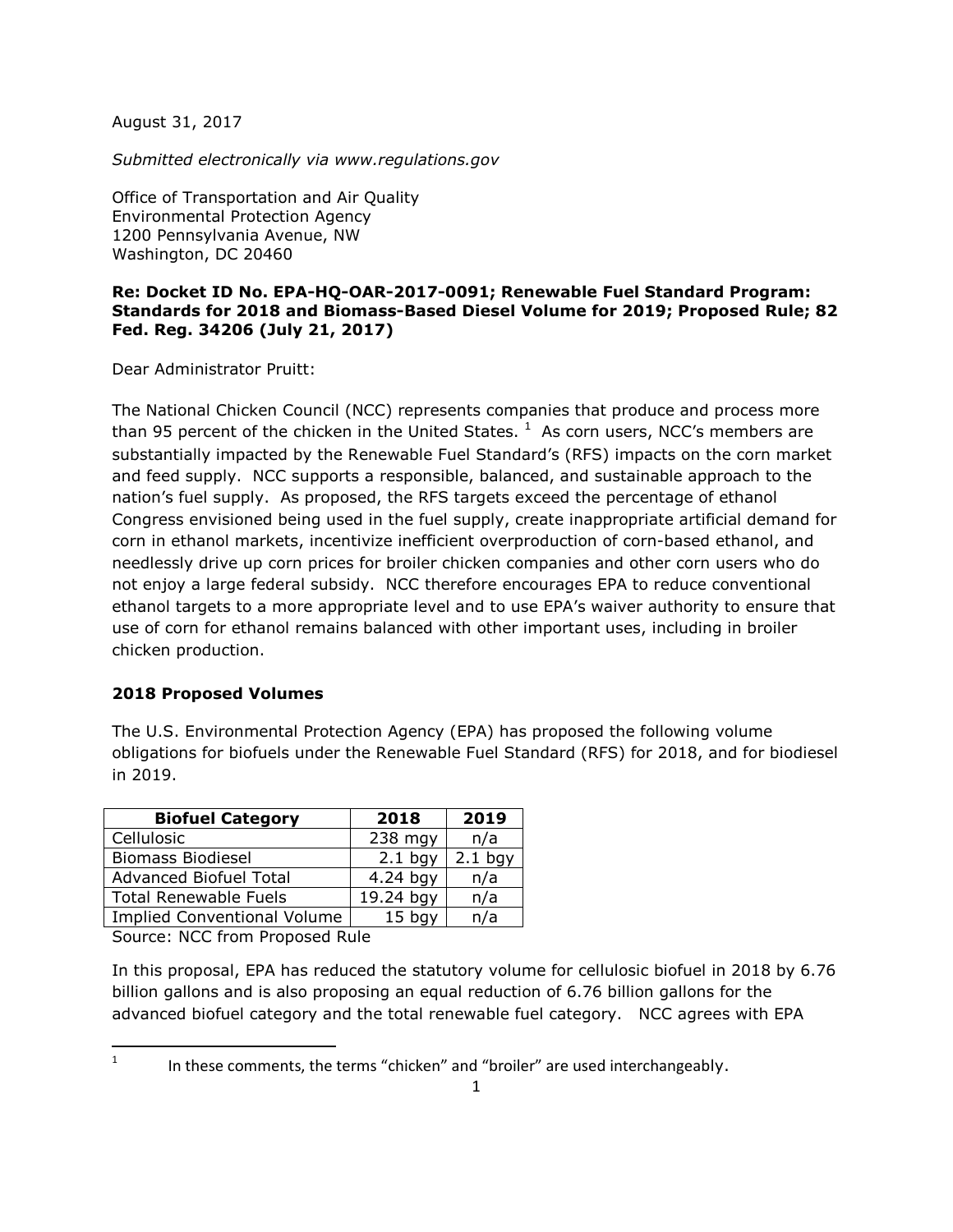that if the agency were to reduce the total renewable fuel volume requirement by a lesser amount than the advanced biofuel volume requirement (which is equal to the waived portion of the cellulosic volume), there would be an "opportunity for conventional biofuels to participate in the RFS program beyond the implied statutory cap of 15 billion gallons."

By lowering the total renewable fuel volume by an amount equal to the waived volume of advanced biofuel, however, EPA is effectively proposing to leave the conventional ethanol implied mandate at 15 billion gallons, its statutory cap. NCC requests that EPA use its statutory general waiver authority to further reduce the total renewable fuel volume so that the implied volume for conventional biofuel effectively be lowered. This would be consistent with the original intent of the statute, as the following comments will demonstrate.

But overall motor fuel use is significantly less than projected when the statutory targets were set, meaning that the static conventional renewable fuel caps are resulting in too much ethanol use compared to what Congress intended. Indeed, the percent of ethanol in the fuel supply has been growing each year beyond the expectations of the original legislation. When the statutory levels for biofuels were set in the 2007 Energy Independence and Security Act (EISA), total finished motor fuel use for 2016 was projected to be 153 billion gallons.<sup>[2](#page-1-0)</sup> Thus, the 15 billion gallon required volume obligation for conventional ethanol established under EISA for 2016 was understood at the time to be 9.8 percent of the projected motor fuel supply. The 2016 utilization of finished motor fuel was instead 143.367 billion gallons with ethanol use at 14.406 billion gallons, for an ethanol blend of 10[.](#page-1-1)05 percent<sup>3</sup>. That exceeds the goals of the EISA statute.

<span id="page-1-0"></span><sup>2</sup> Annual Energy Outlook 2007, Annual Energy Outlook 2008, EIA

<span id="page-1-1"></span><sup>3</sup> Short Term Energy Outlook, March 2017, EIA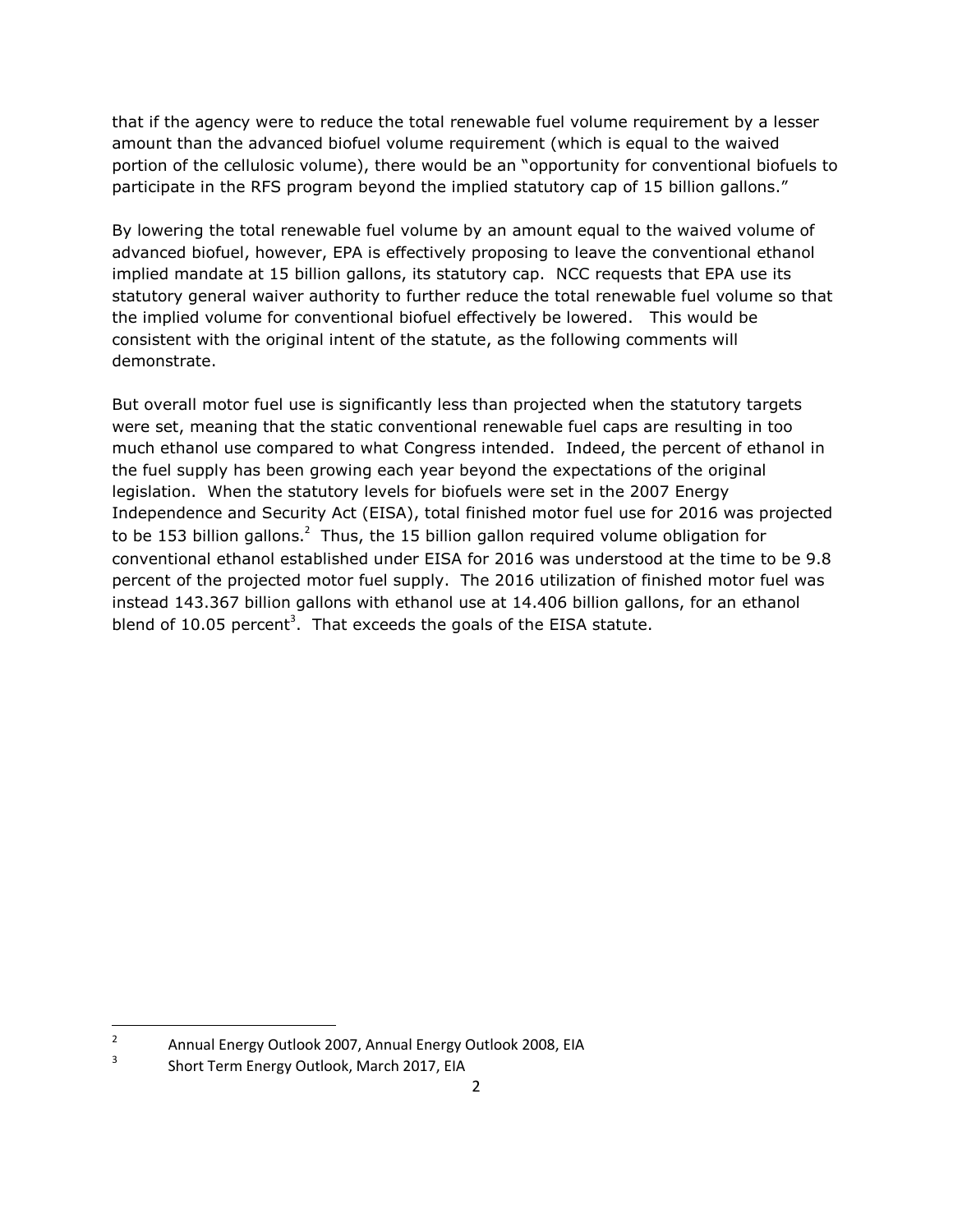

Source: NCC with EIA data

The ethanol blend in 2016 marked the first time that the national average ethanol content in finished motor fuel exceeded 10 percent. This year, according to the proposed rule, the overall average ethanol blend is expected to reach 10.13 percent based on 14.561 billion gallons of ethanol blended into 1[4](#page-2-0)3.683 billion gallons of total motor fuel.<sup>4</sup> While establishing the implied conventional mandate at 15 billion gallons for 2018, EPA forecasted that "the volume of ethanol that can be consumed as E10 in 2018 is projected to be 14.29 billion gallons. Thus, the implied volume for conventional renewable fuel would exceed this value by 0.71 billion gallons."<sup>[5](#page-2-1)</sup> It is noteworthy that the total utilization of finished motor gasoline into which the conventional biofuel must be blended is projected to decrease in 2018, compared to 2017, by 0.77 billion gallons per the estimates used in the final rule. Thus, it is clear that maintaining the conventional RFS at 15 billion gallons creates this imbalance. For this reason NCC urges EPA to reduce the total renewable fuel mandate in the final rule.

# **Establishing Aggressive Volumes Leads to Overproduction of Ethanol**

EPA assumes that the national average blend for ethanol through E10, E15 and E85 would be 10.13 percent again in 2018 which would imply 14.479 billion gallons of ethanol use. The agency notes "… while the market could supply a volume of ethanol greater than 14,479 million gallons, this volume represents a reasonably attainable level of ethanol supply in 2018…" That statement avers that EPA is fundamentally confusing supply with utilization.

<span id="page-2-0"></span><sup>4</sup> Proposed Rule, Table V.B.1.iii-1

<span id="page-2-1"></span><sup>5</sup> Ibid.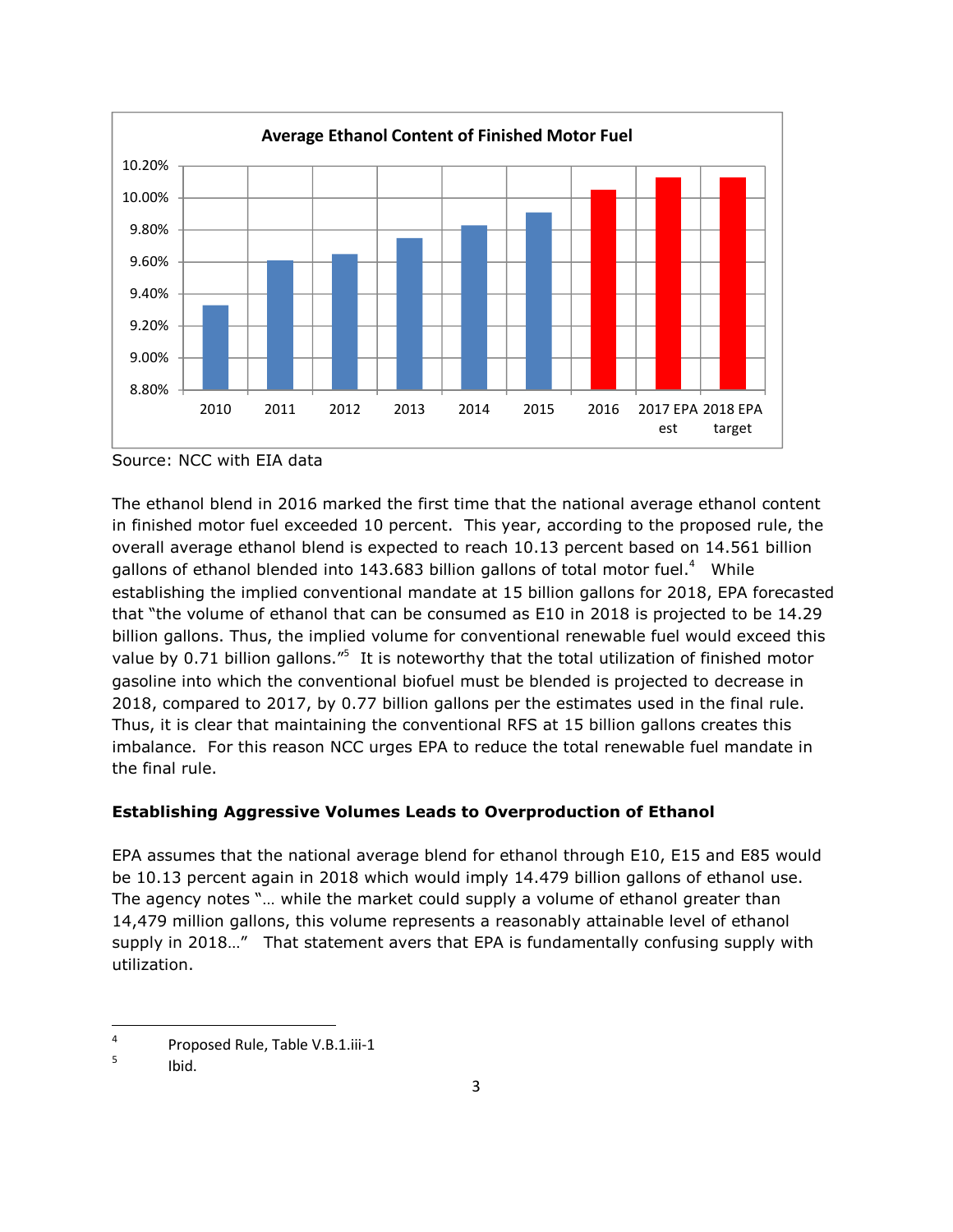It is the production of ethanol that drives corn use by ethanol mills, which, when economically protected by the RFS mandate and the effective subsidy of RIN values, can negatively impact poultry producers. In short, setting the RVO too high encourages the over-production of conventional corn based ethanol which triggers various economic dynamics that are damaging and/or potentially damaging to other non-biofuel buyers in the corn market, such as broiler producers, who do not enjoy a network of direct and indirect federal subsidies to offset the increased costs.

In the recent years since the 10 percent blendwall has become a constraint on ethanol utilization (i.e. since 2014<sup>6</sup>[\)](#page-3-0), the production of ethanol has been approximately 105 percent of the implied conventional biofuels volume mandate.

| Year | <b>Final RVO</b><br>(implied) | <b>Ethanol</b><br><b>Production</b> | <b>Ethanol Production</b><br>as Percent of RVO |
|------|-------------------------------|-------------------------------------|------------------------------------------------|
| 2014 | $13.61$ bgy                   | 14.34 bgy                           | 105.3%                                         |
| 2015 | 14.05 bgy                     | 14.80 bgy                           | 105.3%                                         |
| 2016 | $14.50$ bgy                   | $15.33$ bgy                         | 105.7%                                         |

Source: NCC with EPA, RFA data

Consistent with the pattern shown in the table above, and based on EIA data, through the week ending 11 August 2017, average ethanol production has been 1.02 million barrels per day, which equates to 15.7 billion gallons of ethanol. That would be 104.7 percent of the 15 billion gallons implied RVO for the year. Maintaining the implied conventional biofuel mandate at 15 billion gallons in 2018 will result in further over production.

EPA is aware of the negative impact of ethanol volumes exceeding the 15 billion gallon statutory cap as evidenced by the statement in the proposed rule that reducing the total renewable fuel mandate by an amount less than the advanced biofuel requirement would provide an "opportunity for conventional biofuels to participate in the RFS program beyond the implied statutory cap of 15 billion gallons"<sup>[7](#page-3-1)</sup> cited earlier in these comments. Whether the marginal ethanol in excess of 15 billion gallons is used domestically without qualifying for RINs, added to stocks, or exported, it still has a negative impact on other corn users such as broiler companies and growers by creating artificial demand for corn-based ethanol. For this reason NCC urges EPA to reduce the total renewable fuel mandate in the final rule.

## **RVO Doesn't Reflect Demand and Need for E0**

<span id="page-3-0"></span><sup>6</sup> The 2014 Proposed RVO rule was the first time EPA proposed setting volumes below the legislated targets due to, as the rule stated, "…a set of factors commonly referred to as the ethanol "blendwall."

<span id="page-3-1"></span><sup>7</sup> Proposed Rule, 82 Fed. Reg. 34228 (July 21, 2017).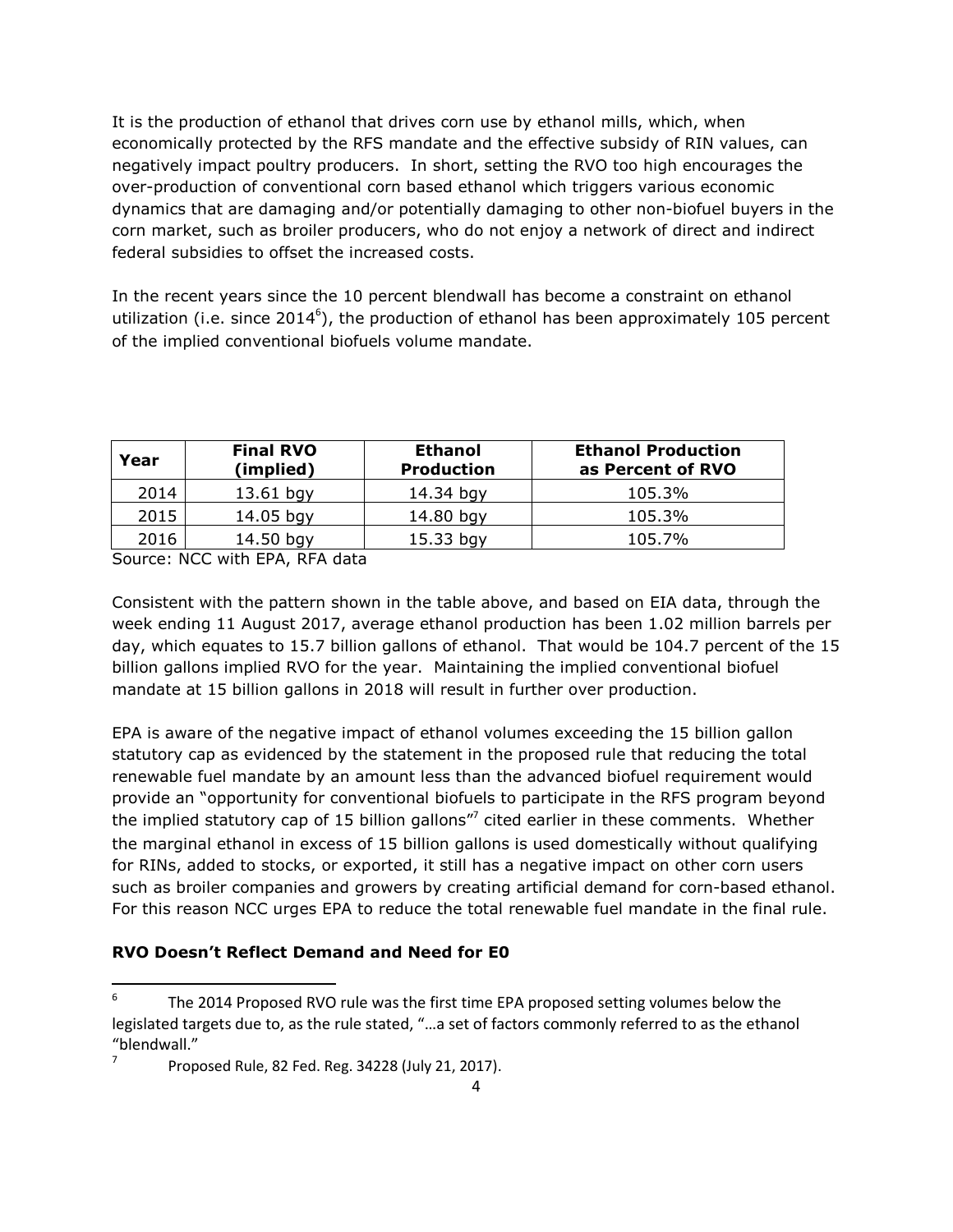EPA states in the proposed rule:

*We note that this proposal includes an assessment of E0 (ethanol-free gasoline) use that marks a change in how we have addressed this issue in past standard-setting rulemaking actions. … EPA has reassessed this issue, and we have found that use of E0 in 2016 was higher than we had assumed in setting the 2016 standards. Our proposal for 2018 includes consideration of this fact.*

However, in setting the 2018 RVO, EPA assumes that E0 gasoline sold to final consumers (and therefore not blended with ethanol) will be between 200 and 500 million gallons. $^8$  $^8$  The lower the pool of E0, the easier it is to blend more ethanol. While there has been much discussion and differing perspective about the actual pool of E0 use, NCC notes that in 2016 the EIA calculated there was approximately 5.3 billion gallons of unblended E0 delivered to final consumers in the U.S. in 2015. Thus EPA's assumptions about E0 would imply that demand for straight gasoline has dropped between 91 and 96 percent in the past two years based on EIA's assessment, an unlikely occurrence. NCC contends that like 2016, EPA likely has under-estimated the pool of E0 again in this proposed rulemaking.

This potential underestimation of E0 demand is another reason NCC requests the agency to further lower the total renewable fuel volume for 2018. Moreover, an adequate supply of unblended E0 motor fuel is important to many broiler growers as they use and maintain small and two-cycle engines to power their on-farm equipment.

## **Corn Ethanol Production Exceeds the Envisioned 15 Billion Gallon Cap**

In the proposed rule, EPA states that "real world challenges" have made

*… the volume targets established by Congress for 2018 beyond reach for all fuel categories other than (biomass based diesel), for which the statute specifies a minimum requirement of 1.0 billion gallons.*

The agency goes on to state that the volumes it is proposing for

*… total renewable fuel, advanced biofuel and cellulosic biofuel would achieve the implied statutory volumes for conventional biofuel.*

Per the statute, however, the 15 billion gallons for conventional biofuels is a maximum allowable volume. It is not a volume target. Thus setting the implied conventional biofuel mandate at the statutory maximum is inconsistent with the approach EPA has taken to other categories of biofuels. Moreover, as described previously, it encourages over production of corn ethanol.

For this reason, EPA's implementation of the RFS to date has resulted in a program that has departed from the underpinning of its statutory purposes.

<span id="page-4-0"></span>8

Proposed Rule, 82 Fed. Reg. 34231, Table V.B.1.iii-1 (July 21, 2017).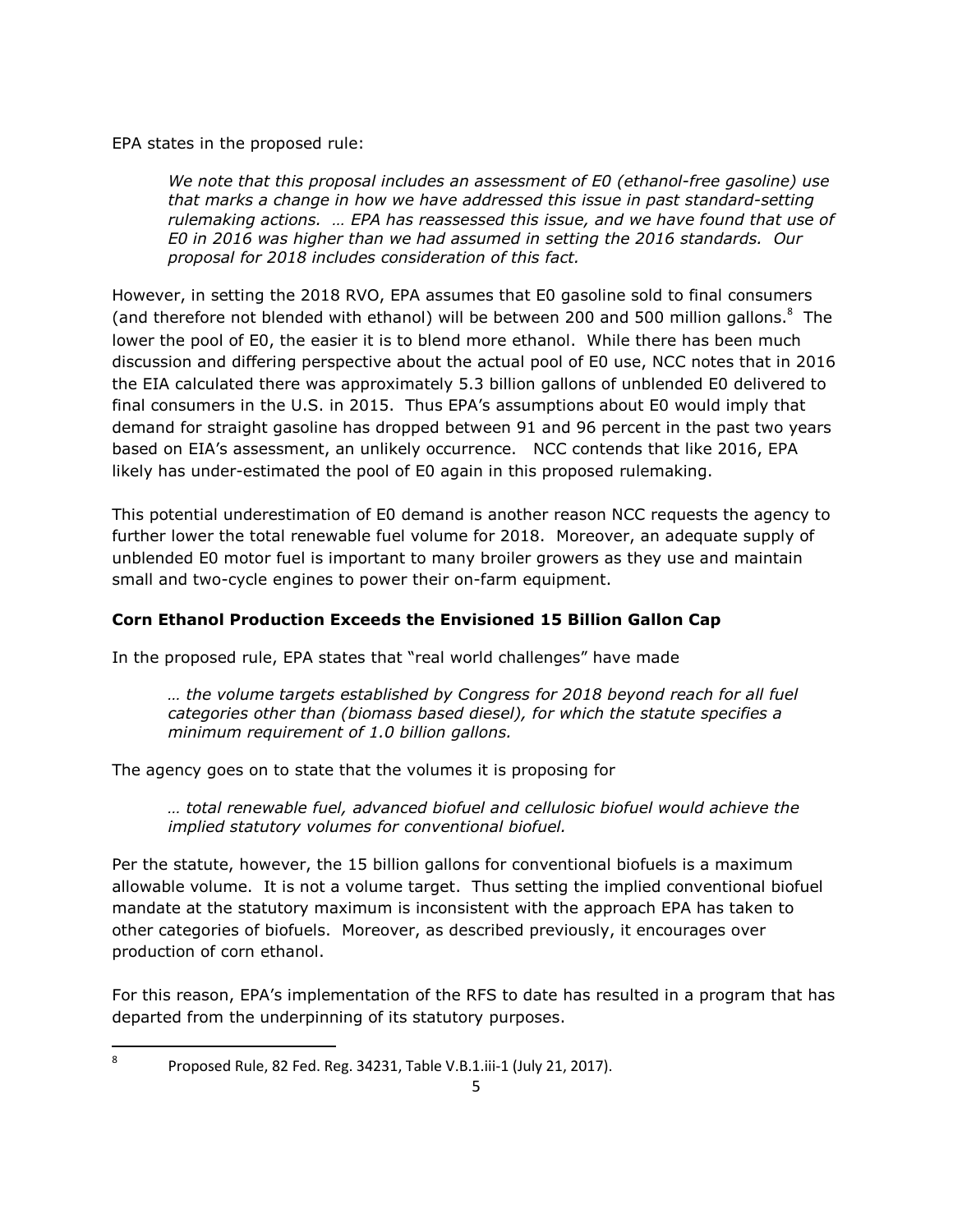Consider the perspective on biofuels from the time when the EISA legislation was passed, via the following section from the EIA's Annual Energy Outlook 2007. This EIA forecast informed the development of the biofuel mandates:

*Ethanol use grows in the AEO2007 reference case from 4 billion gallons in 2005 to 14.6 billion gallons in 2030 (about 8 percent of total gasoline consumption by volume). Ethanol use for gasoline blending grows to 14.4 billion gallons and E85 consumption to 0.2 billion gallons in 2030. The ethanol supply is expected to be produced from both corn and cellulose feedstocks … but domestically grown corn is expected to be the primary source, accounting for 13.6 billion gallons of ethanol production in 2030.*[9](#page-5-0)

There are three key points from the AEO2007 to consider:

- Ethanol use in 2017 will effectively meet the original projection for 2030 (i.e. in 2017 use will reach 14.561 bill gallons - essentially the 14.6 billion gallon goal);
- Corn use for ethanol is much higher than the original projection because of the failure to date of cellulosic biofuel– under the above projection, corn use for ethanol would have been 4.85 billion bushels instead of the 5.5 billion bushels projected in the August 2017 WASDE.
- Ethanol was projected to be only 8 percent of the fuel supply (including 200 million gallons of E85, which is within the range of estimates considered by EPA in making the 2018 proposed rule), not 10.13 percent.

Corn ethanol has saturated the domestic market, and the ethanol industry, protected by the RFS, has continued to produce ethanol at a pace faster than consumption could grow. While production is likely to plateau moving forward, utilization is actually forecast to decrease which will keep the gap un-closeable.

<span id="page-5-0"></span><sup>9</sup> Energy Information Administration 2007 Annual Energy Outlook, DOE/EIA -0383, (February 2006).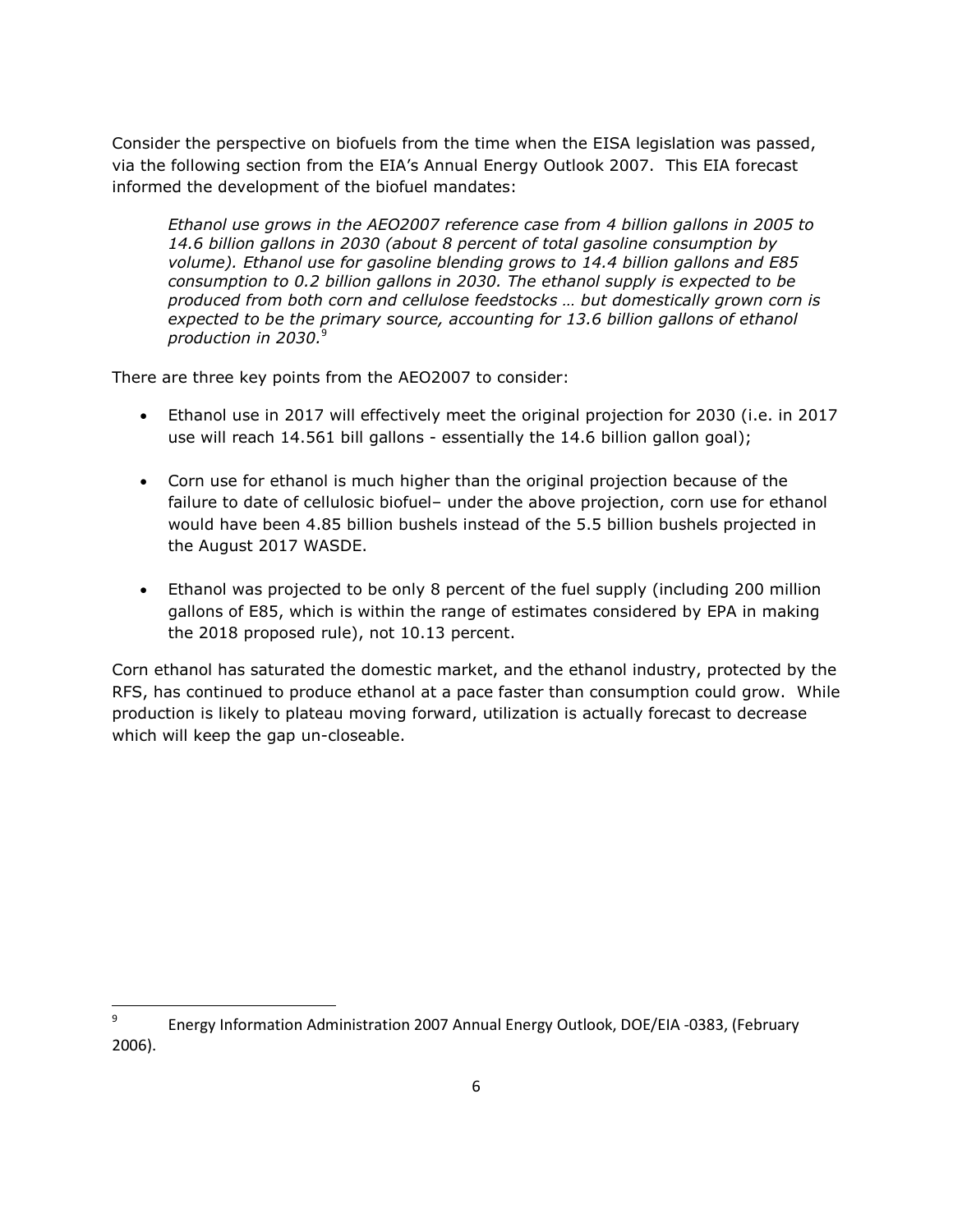

Source: NCC with EIA data

This domestic supply-demand imbalance for corn ethanol has led to large volumes of exports. According to the RFS, exports totaled 1.05 billion gallons last year and are on track to exceed 1.3 billion gallons this year. Ethanol exports are not in keeping with the goal of energy independence and security. Indeed, as the 2018 proposed rule states:

*Congress sought to bolster energy security and independence by boosting the amount or renewable fuel used in the domestic transportation fuel pool.* (emphasis added)

Ethanol exports add nothing to the goal of "greater energy independence and security" which, as EPA stated in the proposed rule, is "not simply a general goal but is embedded in the statutory provisions" of EISA.

Congress, through EISA, set the 15 billion gallon cap on corn ethanol under the RFS to prevent ethanol production from diverting too great a volume of corn from feed, food, and seed use to energy. At the time Congress set this cap, ethanol exports were not envisioned. EPA's proposal to set the implied conventional fuel mandate at the statutory maximum encourages exports of ethanol. For this reason NCC urges EPA to reduce the total renewable fuel mandate in the final rule.

## **Ethanol Exports Impact RINs Value to the Detriment of Poultry Producers and Other Corn Users**

EPA's actions in setting the RVO's for conventional ethanol too high for the domestic market to absorb have led to more exports, which are supplied by higher ethanol production, which diverts more corn from domestic feed markets and food production.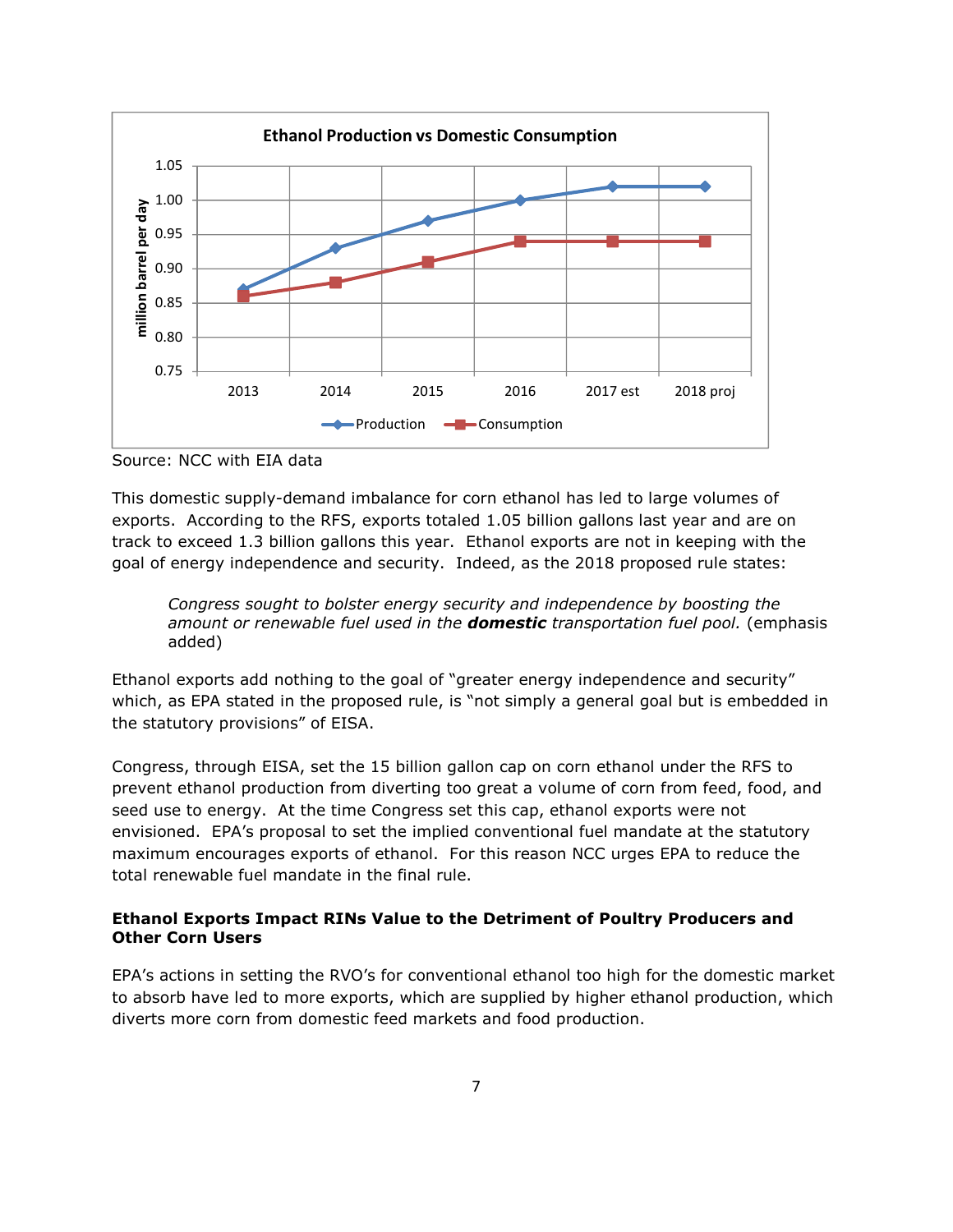As noted previously ethanol exports in 2017 are on pace to exceed 1.3 billion gallons which would result in those renewable identification numbers (RINs) being retired. That could result in a shortage of RINs compared to production, which helps keep RIN's prices high.



Source: NCC with EIA, OPIS data

That also helps explain why RINs prices have increased in tandem with ethanol production; under normal circumstances, ethanol production and RINs prices should move inversely. In addition to being a compliance mechanism under the RFS, RINs are part of the value of each gallon of biofuel to which they are attached. According to the EIA, RINs provide *an economic incentive to use renewable fuels. If RIN prices increase, blenders are encouraged to blend greater volumes of biofuels, based on their abilities to sell both the blended fuel and the separated RIN.*[10](#page-7-0)

Of course, blending larger volumes of ethanol means an increase in demand for corn as a feedstock. Under the RFS, however, the effective cost is the cost of ethanol-net-of-RINs. Thus, as RINs prices rise, the net marginal cost of blending ethanol at a fixed price is actually reduced for obligated parties, incentivizing increased blending.

The following chart shows an example of the impact of the RINs value imputed into ethanol. This sample is a snapshot for the period 1 June through 15 August, 2017. On 1 June, the Chicago spot ethanol price was \$1.53 per gallon and the price of ethanol-net-of-RINs was \$0.7775 per gallon. By 8 August, the ethanol spot price was \$1.59 per gallon and the price of ethanol-net-of-RINs was \$0.7275. Therefore, as the price of physical ethanol rose \$0.06 per gallon, the net cost of blending actually dropped \$0.05 per gallon due to RINs.

<span id="page-7-0"></span> $10$  Today in Energy: RINs and RVOs are used to implement the Renewable Fuel Standard, (June 3, 2013), EIA.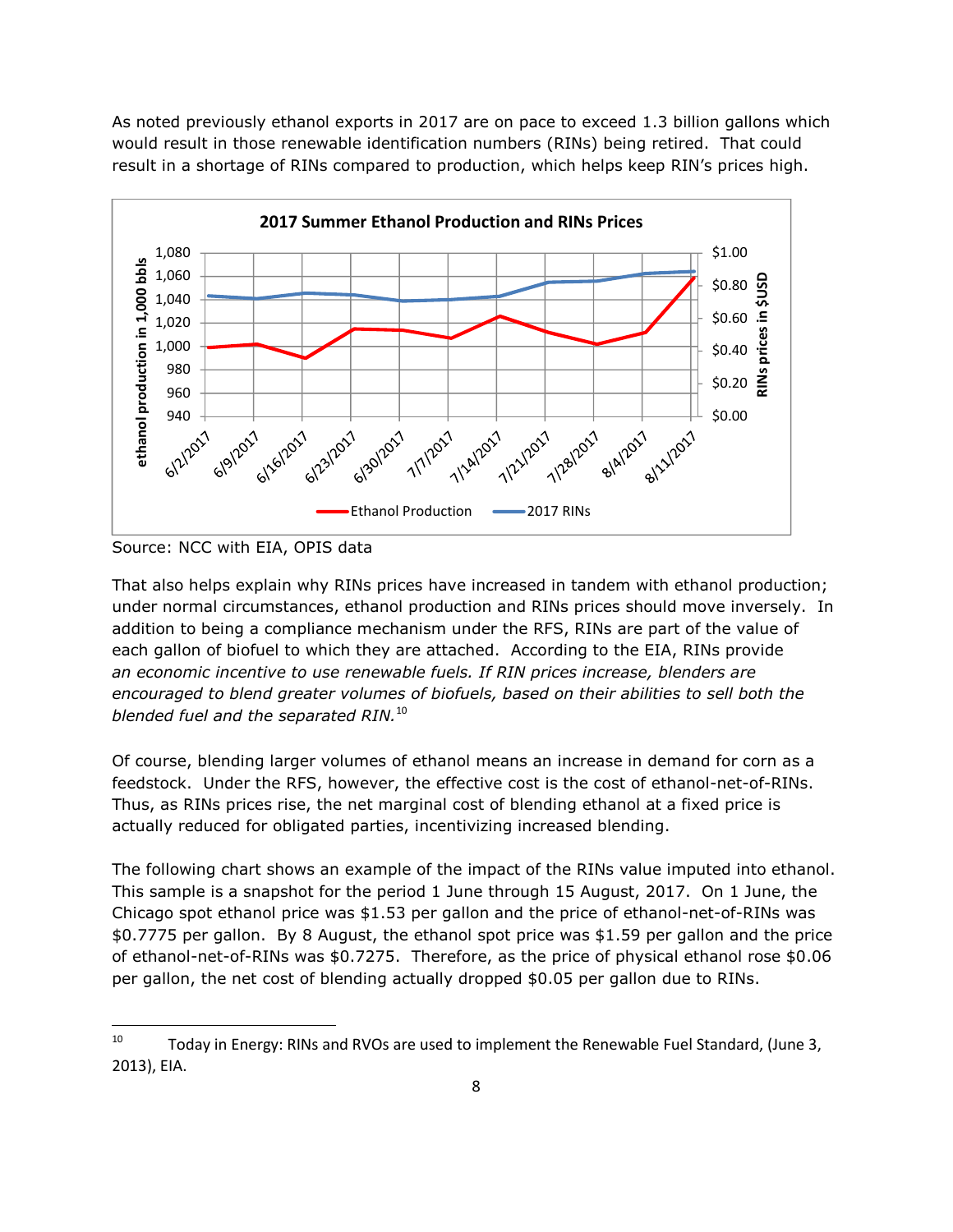

Source: NCC with OPIS data

In the case of corn ethanol, higher RIN values can provide ethanol producers an economic advantage in purchasing corn over other corn users such as poultry and livestock feeders as the value of the RIN is imputed into the cost of the ethanol. Poultry producers and their customers receive no such relief and must absorb or pass on the higher costs of corn. For this reason NCC urges EPA to reduce the total renewable fuel mandate in the final rule.

### **EPA's Aggressive Approach to Biodiesel Volumes Impacts Broiler Feed Supply and Cost**

To date, EPA has relied on an aggressive schedule of increased biomass based diesel volumes to meet the advanced biofuel requirements of the RFS. While the proposed rule for 2018 actually reduces the advanced biofuel mandate and the 2019 biodiesel volume is held constant at 2.1 billion gallons, the 2018 proposed rule nonetheless states:

*In addition to virgin vegetable oils, we also expect increasing volumes of distillers corn oil to be available for use in 2018*

Further, the agency indicates it is considering:

*… the impacts of an increasing adoption rate of distillers corn oil extraction technologies at domestic ethanol production facilities, as well as increased corn oil extraction rates enabled by advances in this technology. The projected increase in the production of distillers corn oil, if devoted entirely to biofuel production could be used to produce approximately 42 million gallons of biodiesel or renewable diesel in 2018. We believe that this is a reasonable projection.*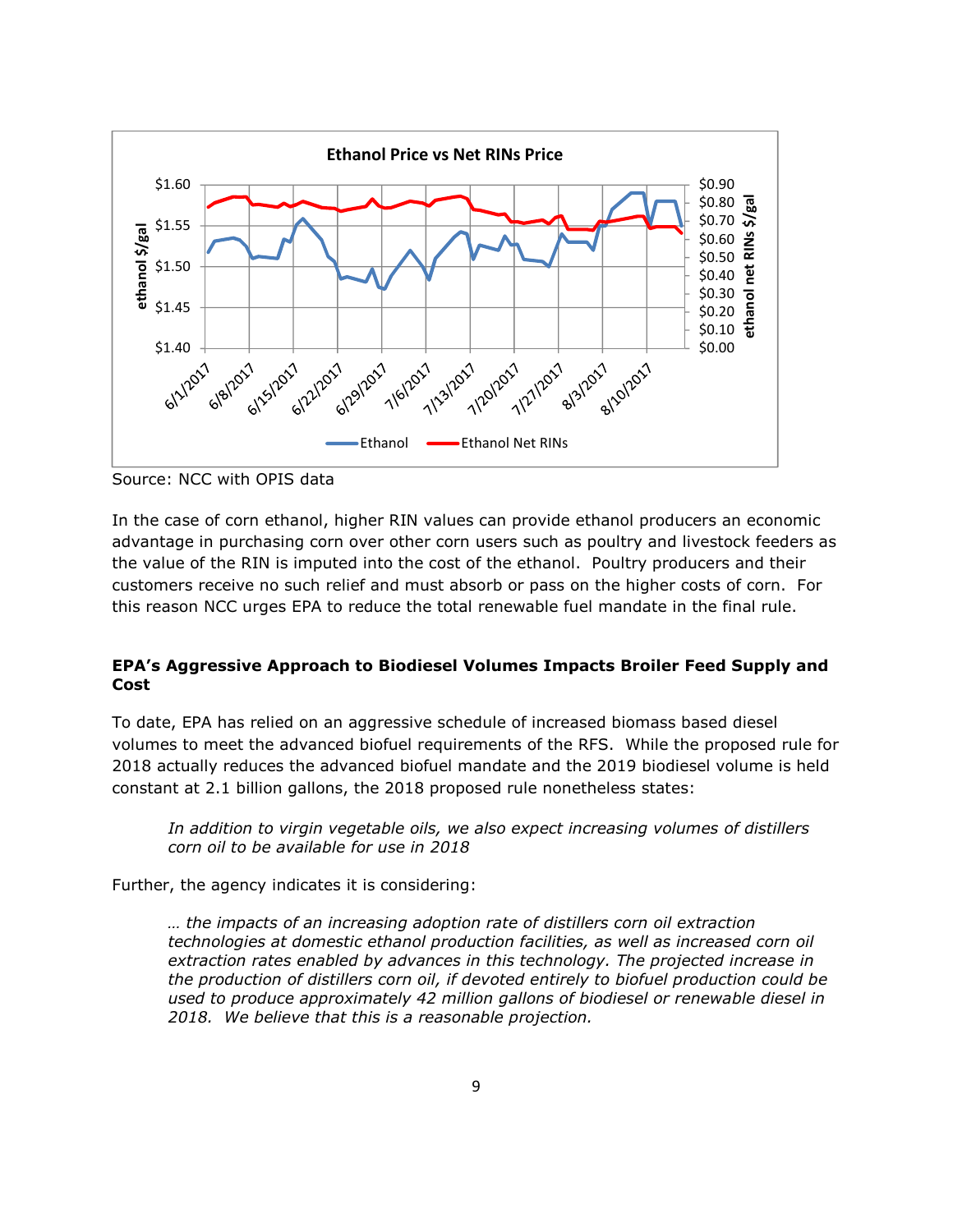Each bushel of corn made into ethanol via the dry mill process typically yields about 17.5 pounds of DDGS. Those DDGS are made up of protein, fat (oil) and fiber and are used in livestock feed. Each of those has a role in animal nutrition. Energy is especially important in livestock feed and by de-fatting the DDGS, energy content is removed. In order for feed to have value, energy content must be replaced. Devoting all distillers corn oil to biodiesel and diverting all distillers oil away from feed use is not a reasonable approach to the feed market and underscores the inherent food versus fuel conflict facilitated by the RFS.

Currently, most DDGS are now defatted. According to the Renewable Fuels Association, 85 percent of all ethanol production is from dry mills with oil extraction capabilities. In 2016, 1.306 billion pounds of distillers corn oil were used to produce biodiesel according to the Energy Information Administration (EIA). The resulting DDGS after the corn oil is extracted have a different profile and a different volume. From a profile perspective, there is a higher concentration of protein and of fiber as the energy and fat have been reduced.

Currently, the biggest use of DDGS is for feed for ruminants (cattle) because of the fiber content. DDGS are used in smaller percentages for feed rations for swine and poultry because of the high fiber content. De-fatted DDGS with low energy content and high fiber content are of little value for poultry. The chart below shows the use of DDGS in broiler rations based compared to the growth in the use of distillers corn oil as a biodiesel feedstock (the use of distillers corn oil is a proxy for the extraction of oil from DDGS). It shows clearly that as more corn oil was extracted from DDGS, they became a less useful feed ingredient for broiler production.



Source: NCC with AgriStats and EIA data

An aggressive RFS encouraged the extraction of distillers oil from DDGS. For this reason, NCC urges EPA to reduce the total renewable fuel mandate in the final rule.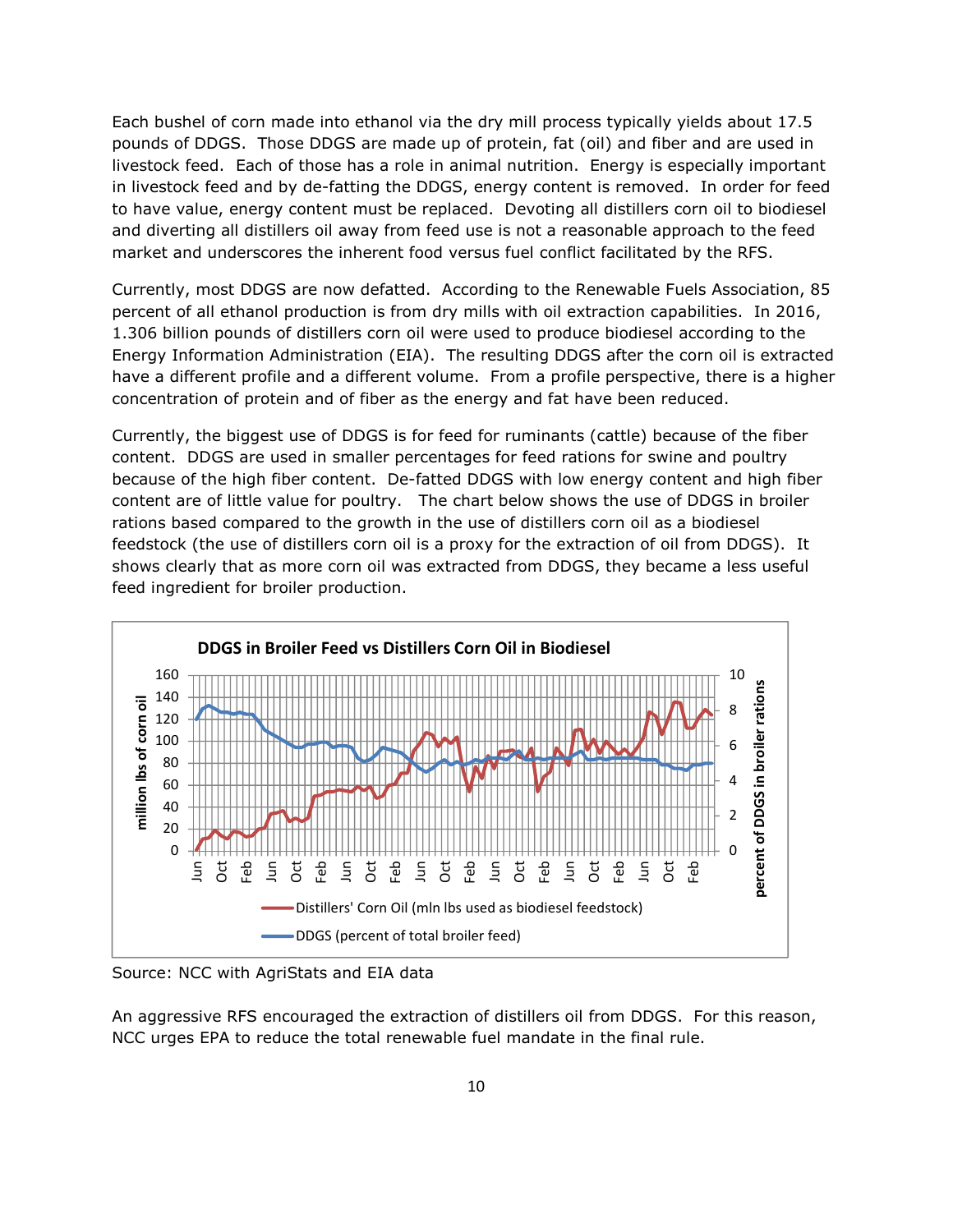### **EPA Should Use its General Waiver Authority to Lower the Total Renewable Fuel Mandate**

EPA is soliciting comments on whether it would be appropriate to exercise its general waiver authority under the statute as the agency believes "that reductions in the statutory targets for 2018 are necessary."

As stated in the proposed rule:

*… in light of our review of available information, we are proposing to make those reductions under the cellulosic waiver authority alone and are not proposing any additional increment of reduction under the general waiver authority. Thus, the reductions proposed can be attributed to the significant shortfall in cellulosic biofuel production, as compared to the statutory targets.*

As explained, NCC does not believe that a total renewable fuel volume of 19.24 billion gallons is "reasonably attainable" as stated by EPA. By maintaining the 2018 RVO for conventional ethanol at 15 billion gallons, especially as total finished motor gasoline consumption is projected to decrease to 142.931 billion gallons, EPA continues to:

- incentivize the over-production of corn ethanol;
- **.** lower available necessary E0 supplies;
- incentivize ethanol exports;
- exceed the envisioned cap on corn ethanol;
- impact corn use and price;
- impact the usage of other feedstuffs such as DDGS; and
- impact RIN availability and value.

These results are all to the detriment and economic harm of the broiler industry.

At the time EISA was adopted by Congress, NCC believed that the RFS included a workable waiver provision that provided for an "off ramp" in times of economic crisis. On at least two major occasions, that belief has proven to be misplaced. In 2012, the worst drought in more than 50 years coupled with record high and very volatile corn prices was deemed insufficient to trigger a temporary waiver of the RFS. Similarly, in 2008, historically high corn prices did not trigger the waiver under EPA's authority which led to the 3.8 percent reduction in broiler production in 2009. From 2007 through 2013, due in large part to high and volatile feed costs brought on by the RFS, at least a dozen chicken companies ceased operations, filed for bankruptcy, or were acquired by another company. That constitutes severe economic harm.

NCC requests that EPA consider the differences in the industry structure between ethanol mills and broiler producers when setting the conventional biofuel mandate. It is much more difficult for broiler producers to adjust to artificial swings in the corn market induced by the EPA's administration of the RFS. The very high and very volatile corn prices, particularly in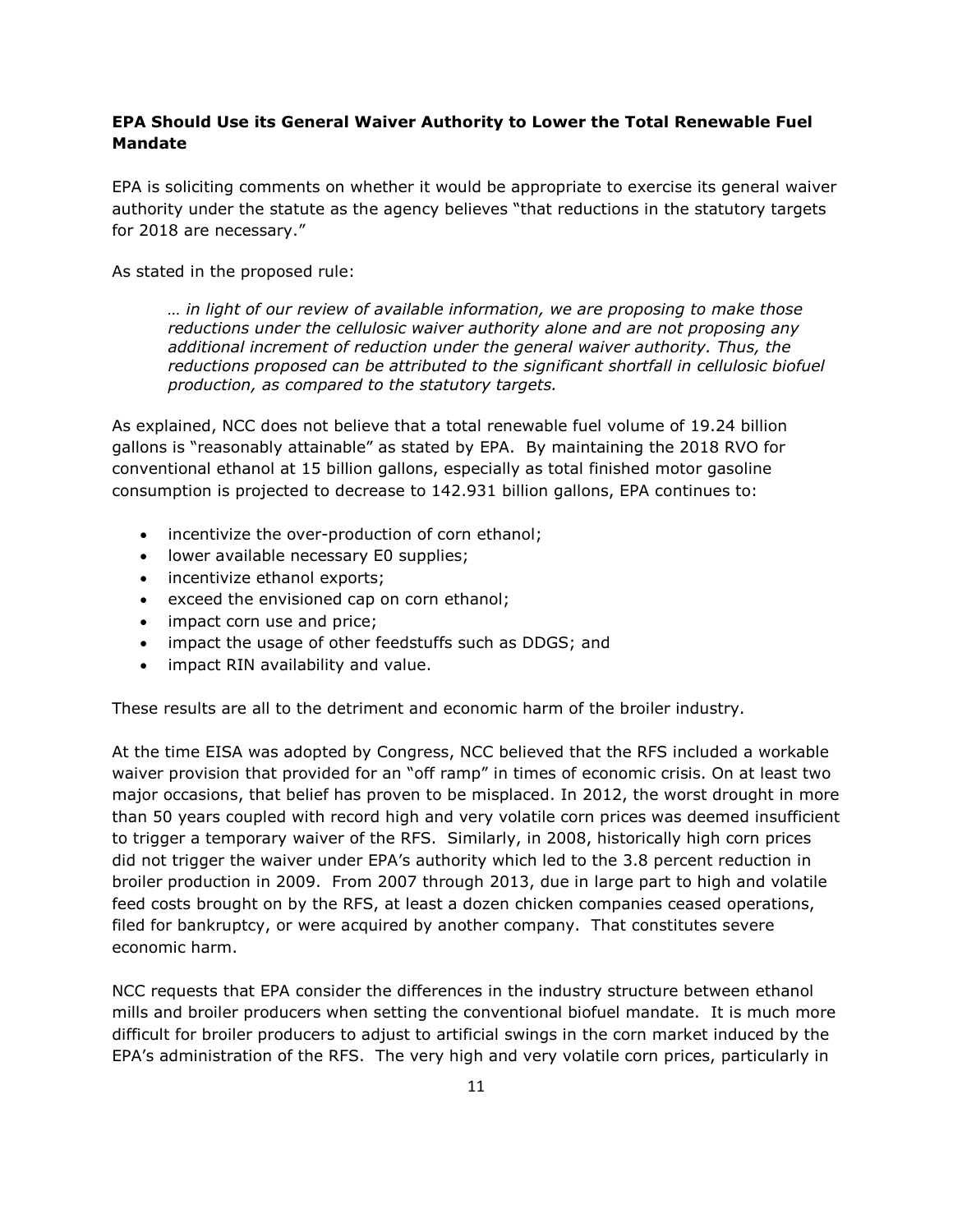2008/09 and 2012, created market incentives for broiler chicken production to contract and stymied growth in the primary broiler breeder market, making it more difficult for the industry to grow. This produced severe economic harm.

Primary breeders generate the great grandparent, grandparent, and pedigree flocks. These breeders suffered significant financial strain during periods of high corn prices as orders for day-old pullet chicks were reduced or even cancelled by chicken producers facing unprofitable feed costs under the RFS. It takes time to rebuild grandparent flocks that produce the day-old pullet chicks that mature in seven months into the mother hens that then produce broiler chicks that are put on feed. This recovery process for the production system can take a year or more. By contrast, the fermentation process for producing ethanol takes between 95 and 105 hours. Thus, in five days to a week ethanol manufacturers can adjust production, though the RFS protects them from having to do so, whereas it can take more than a year for the broiler chicken industry to adjust.

In the proposed rule, EPA states:

*Ethanol supply is not currently limited by production and import capacity, which is in excess of 15 billion gallons. Instead, the amount of ethanol supplied is constrained by the following:*

*• Overall gasoline use and the volume of ethanol that can be blended into gasoline as E10 (typically referred to as the E10 blendwall).*

*• The number of retail stations that offer higher ethanol blends such as E15 and E85.*

*• The number of vehicles that can both legally and practically consume E15 and/or E85.*

*• Relative pricing of E15 and E85 versus E10 and the ability of RINs to affect this relative pricing.*

*• The supply of gasoline without ethanol (E0).*

*The applicable standards that we set under the RFS program provide incentives for the market to overcome many of these ethanol-related constraints.*

Ethanol production is also limited by feedstock, which in the case of conventional ethanol is corn. While it is true that the 2016 corn harvest set an historic record of 15.2 billion bushels based on the third largest amount of acres ever harvested (86.8 million) and the highest average national yield (174.6 bushels per acre) ever recorded, chicken producers and other corn users nevertheless are only one drought, flood or freeze away from severe economic harm in the future because of the pressure the RFS places on the corn supply.

Since the 2007/08 corn marketing year, feed use of corn has dropped a cumulative 463 million bushels, while ethanol use of corn has increased a cumulative 2.451 billion bushels. Prior to the RFS, feed was the single largest category of corn utilization; since the RFS, ethanol use has been the single largest category of corn use in seven of the past 11 years.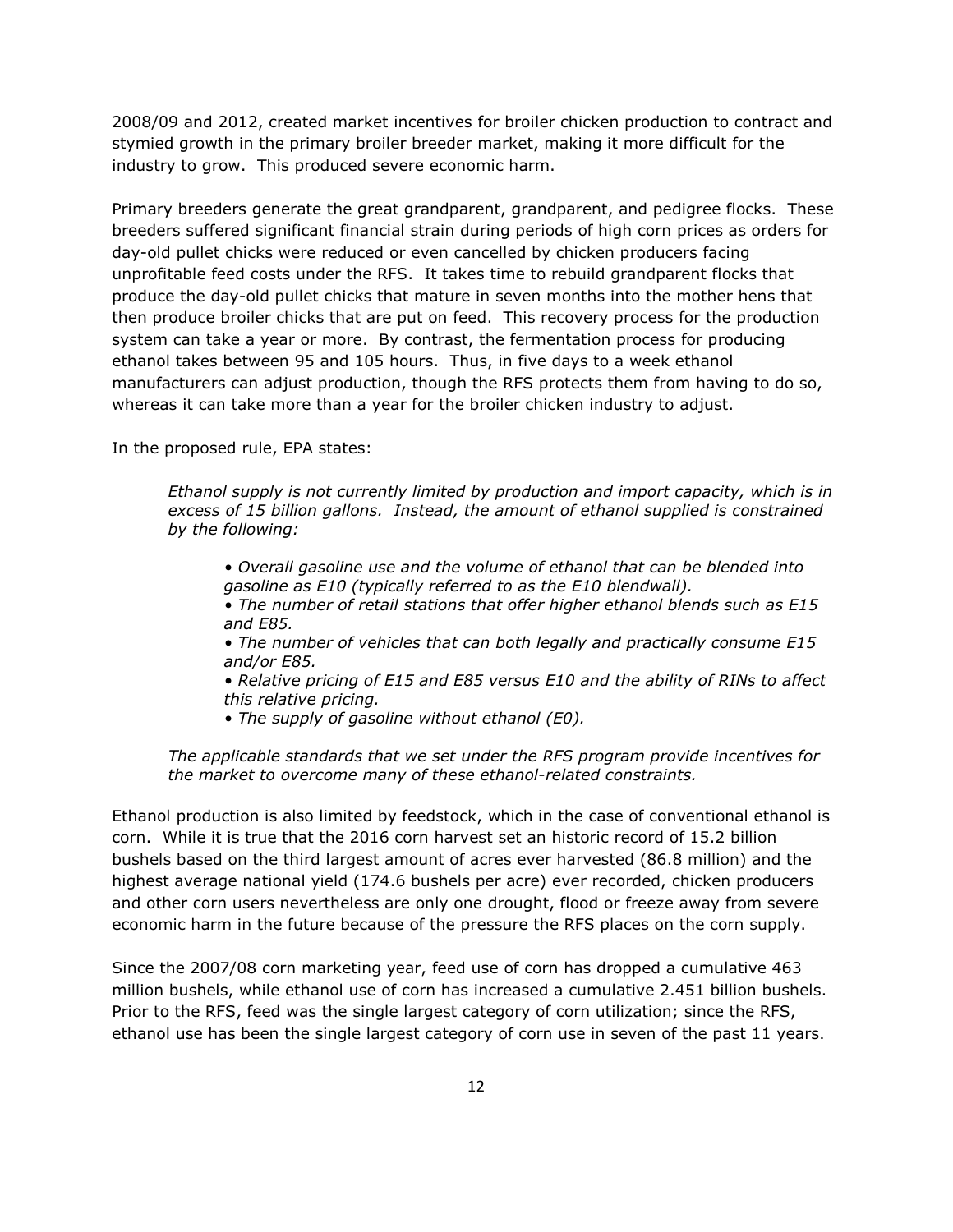Corn production is volatile. While conventional corn-based ethanol production has increased in volume year-over-year for every year since 2006 except one, corn production (necessary to provide the feedstock for ethanol) has been a lesser volume than the previous crop year in 6 of the last 11 years since the 2006/2007 crop year. And while ethanol production is on trend to increase from 15.33 billion gallons in 2016 to 15.68 billion gallons this year – a increase of 2 percent - corn production is projected by USDA to decrease 7 percent this year based on 3.25 million fewer harvested acres and a per acre yield that is down more than five bushels per acre.

Since the RFS has been in effect, per acre yields have varied by more than 50 bushels, ranging from 123.10 bushels per acre to 174.6 bushels per acre last year. In ethanol terms, 50 bushels is equivalent 140 gallons. That is a per acre variance from year to year based on corn yield. When the required volume obligations are typically proposed in May or June, the outcome of the corn crop which has just been planted cannot be predicted with any certainty, thus EPA should always err on the side of caution.

Further to the point of ethanol being constrained by feedstock, planted acres of corn have increased dramatically under the RFS because of the demand for ethanol. Those increased acres, however, impact other crops and conservation land. Since the RFS II in 2007, planted corn acres have average 91.1 million; for the 10 years prior to that, planted corn acres averaged 79 million. The EPA's proposed rule effectively locks-in a large volume for conventional ethanol in 2018 and beyond by maintaining the implied volume of conventional ethanol at its statutory maximum of 15 billion gallons. Corn produced for feedstock, however, may be limited moving forward according to the USDA's baseline projection:

*Averaging 257 million acres during the peak in 2012-14, the planted acreage of the 8 major U.S. crops (corn, soybeans, wheat, upland cotton, sorghum, rice, barley, and oats) dropped to 252 million in 2015, rebounded slightly in 2016, and is projected to decline to just under 245 million acres by 2026, with the bulk of the decreased acreage coming from corn*. [11](#page-12-0)(emphasis added).

In sum, while corn production has expanded dramatically, there has been less corn available to the poultry, livestock and dairy industries as feedstuffs. Most of the expansion has been consumed by ethanol production.

A forthcoming paper to be published in the *American Journal of Agricultural Economics* (volume 99, 2017) modeled corn prices for 2015 without the RFS to be \$2.75 per bushel, instead of the actual price under the RFS averaging about 34 percent higher at \$3.68 per bushel. $12$ 

<span id="page-12-0"></span><sup>&</sup>lt;sup>11</sup> Interagency Agricultural Projections Committee, USDA Agricultural Projections to 2026 (February 2017).

<span id="page-12-1"></span>Moschini G, Lapan H, Kim H, The Renewable Fuel Standard in Competitive Equilibrium Market and Welfare Effects, June 2017, Working Paper 17-WP 575, Center for Agricultural and Rural Development, Iowa State University.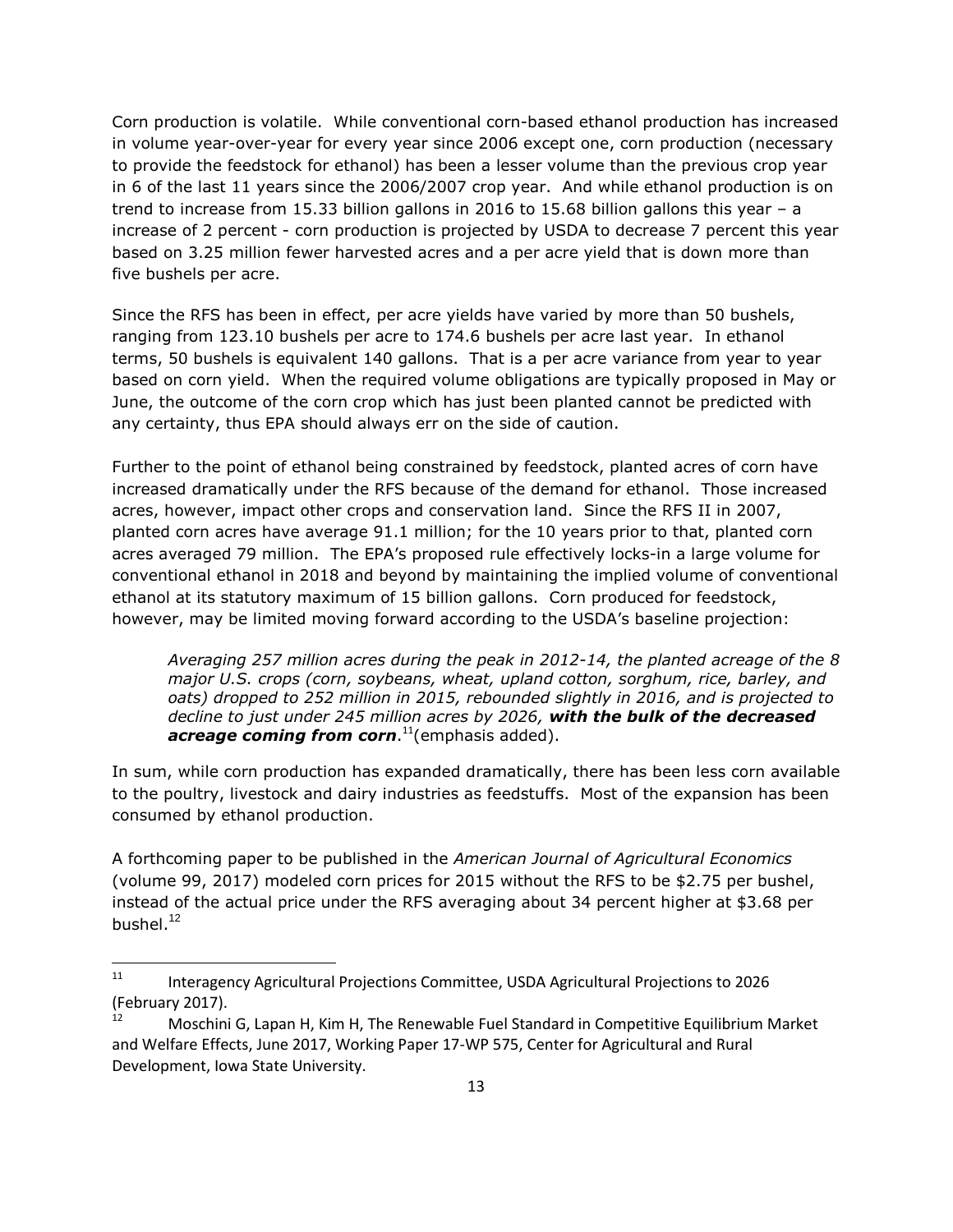The impact of the artificially increased corn prices due to the RFS has been particularly punitive to the broiler sector. Under the RFS, from the fourth quarter of 2006 through the second quarter of 2017, inclusive, the cumulative additional cost to the broiler industry in feed ingredient expenses alone has been  $$60.348$  billion.<sup>[13](#page-13-0)</sup>

## **Reset of Statutory Volume Targets and Impact on Poultry Industry**

Finally, NCC noted with interest that EPA discusses in the proposed rule that the conditions to trigger a reset of the statutory volume targets under the Clean Air Act 1 have been met due to past waivers for advanced biofuels, and that the Administrator has directed EPA staff to begin a technical analysis to inform a future rulemaking under the reset provision. While NCC acknowledges that EPA is not soliciting comments on the reset, we remind EPA that the reset process, per the statute, requires an analysis of, among other items:

*… the impact of the use of renewable fuels on other factors, including job creation, the price and supply of agricultural commodities, rural economic development, and food prices.*

The economic impact of the RFS has carried over to prices and costs on broiler birds, as well as consumer costs for poultry products. Moreover, the RFS volumes to date have had an adverse impact on the poultry industry's ability to create and maintain jobs, provide economic development in rural areas. Thus, NCC will look forward to and welcome the opportunity to comment on the forthcoming reset rule.

NCC notes there is a library of existing and relevant USDA analysis: $14$ 

- … finding alternative methods of expanding conventional ethanol would "*require time-consuming and costly development of supporting infrastructures* …"
- *Meeting the RFS in 2022 would reduce U.S. agricultural commodity exports and increase the demand for agricultural imports as crops compete for limited land;*
- *With the RFS, corn prices were projected at 15 billion gallons, 2.2 percent higher than a pre-RFS baseline of 12 billion gallons of corn ethanol production in 2016;*
- *Market impacts of higher biofuel production include higher commodity prices, … and higher retail food prices;* and
- *Higher prices for corn reduce the livestock sector's profitability, thereby reducing livestock output.*

<span id="page-13-0"></span> $13$  AgriStats research.

<span id="page-13-1"></span><sup>14</sup> https://www.ers.usda.gov/topics/farm-economy/bioenergy/findings/, accessed August 15, 2017.